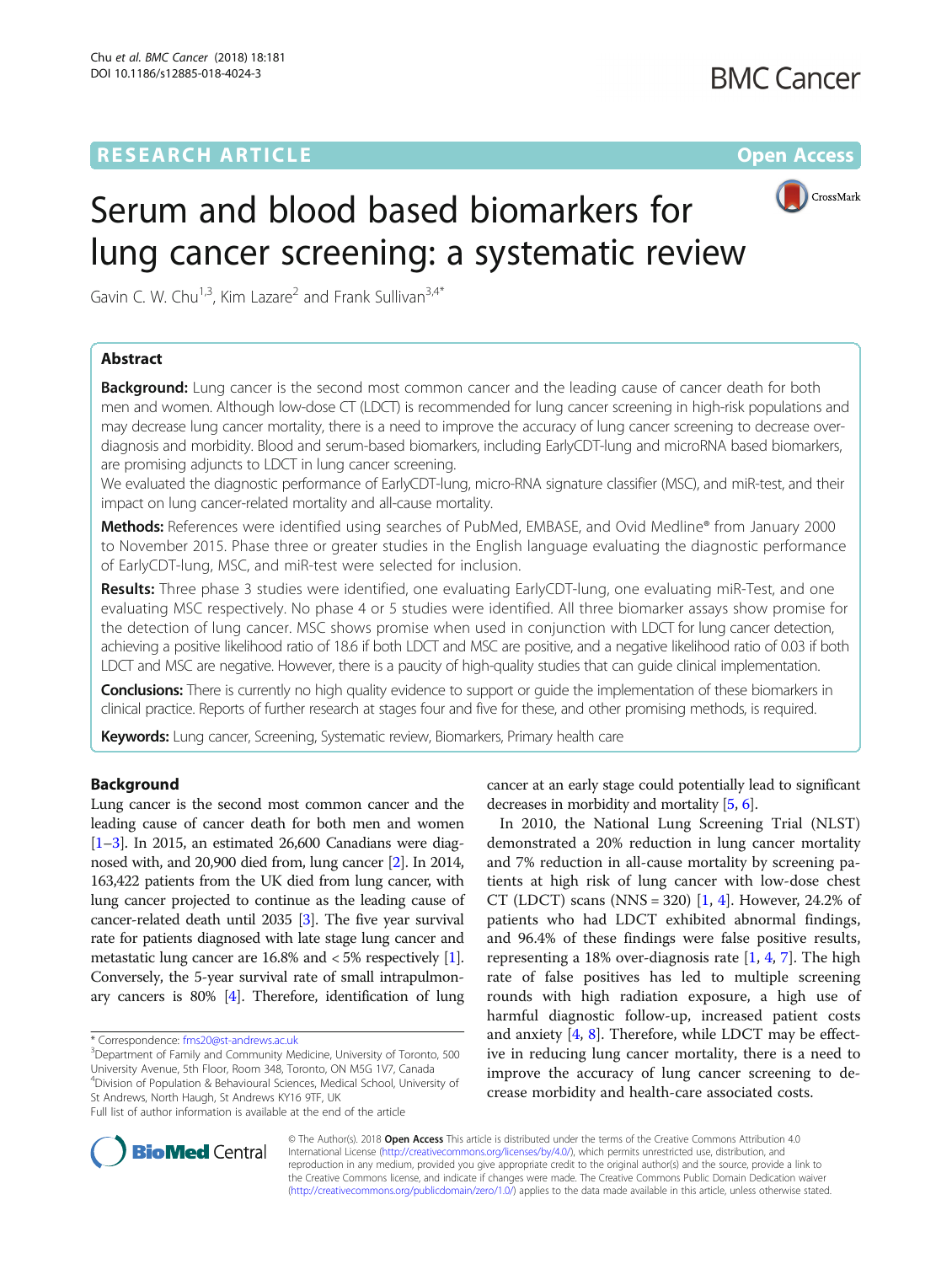Molecular biomarkers are potentially useful adjuncts to LDCT for lung cancer screening, either by further delineating patient risk prior to LDCT, or assessing malignant risk of positive LDCT findings  $[1, 4, 6, 9, 10]$  $[1, 4, 6, 9, 10]$  $[1, 4, 6, 9, 10]$  $[1, 4, 6, 9, 10]$  $[1, 4, 6, 9, 10]$  $[1, 4, 6, 9, 10]$  $[1, 4, 6, 9, 10]$  $[1, 4, 6, 9, 10]$  $[1, 4, 6, 9, 10]$  $[1, 4, 6, 9, 10]$ . The performance of any test also depends upon the prior probability of the condition in the population being sampled and this varies considerably [\[11,](#page-5-0) [12](#page-5-0)]. Biomarkers may be generated from cancer cells, the tumor microenvironment, or the host response to cancer [\[4](#page-5-0), [13](#page-5-0)]. Various molecular factors that are implicated in lung carcinogenesis have been evaluated as prognostic and diagnostic biomarkers, such as markers of apoptosis, cellular adhesion, cellular growth, and tumor proliferation [\[10,](#page-5-0) [14](#page-5-0)]. Epigenetic markers such as DNA methylation, miRNAs, nucleosome remodeling, and histone modifications have also been investigated [\[10,](#page-5-0) [13](#page-5-0), [14\]](#page-5-0). Biomarkers may be sampled from many different bodily sources, including whole blood, serum, plasma, bronchial brushings, and sputum [[13](#page-5-0), [14\]](#page-5-0). Circulating blood-based and serum-based biomarkers are a convenient compartment to sample as they are relatively easy and inexpensive to collect [\[4](#page-5-0), [6,](#page-5-0) [9](#page-5-0)].

The EarlyCDT-Lung test is a commercially available blood test based on ELISA principles that measures a panel of seven tumor-associated autoantibodies: p53, NY-ESO-1, CAGE, GBU4–5, SOX2, HuD, and MAGE A4 [[15\]](#page-5-0). The miR-test is a serum based miRNA test that measures a signature of 13 miRNAs: miR-92a-3p, miR-30b-5p, miR-191-5p, miR-484, miR-328-3p,miR-30c-5p, miR-374a-5p, let-7d-5p, miR-331-3p, miR-29a-3p, miR-148a-3p, miR-223-3p, miR-140-5p [[16](#page-5-0)]. The MSC is a plasma-based miRNA test that categorizes patients into low, intermediate, or high risk of disease based on predefined positivity for 24 miRNA expression ratios [\[17](#page-5-0)]. Of the available blood and serum-based biomarkers, only EarlyCDT-Lung, Serum-based miRNA signature (miRtest), and Plasma-based miRNA test (MSC) have entered Phase 4 of development [[4\]](#page-5-0). There is, therefore, a need to evaluate the current state of biomarker development, especially EarlyCDT-Lung and miRNA based strategies, to guide future research in lung-cancer screening.

This literature review describes the diagnostic performance of EarlyCDT-Lung, miR-test, and MSC as adjunctive biomarkers to LDCT for the diagnosis of lung cancer. The key questions considered for this review are:

- 1. What is the individual diagnostic performance of each of EarlyCDT-Lung, miR-test, and MSC for the detection of lung cancer?
- 2. What is the diagnostic performance of EarlyCDT-Lung, miR-test, and MSC used in conjunction with LDCT for the detection of lung cancer?
- 3. Does screening with EarlyCDT-Lung, miR-test, and MSC with or without LDCT improve lung-cancer mortality and all-cause mortality?

# **Methods**

# Search strategy

A literature review was conducted at North York General Hospital, a suburban academic teaching hospital in Toronto, Canada. We searched Ovid MEDLINE ®, EMBASE, and PUBMED from 2000 up to November 2015 for any lung cancer diagnostic trials involving EarlyCDT-Lung, miR-test, and MSC published in English. We also checked reference lists of included studies and relevant systematic reviews. The full search strategy is available in Additional file [1:](#page-5-0) Appendix 1.

#### Study selection

After removing duplicates, all citations titles were evaluated for relevance utilizing inclusion criteria for this review. Citation titles were evaluated independently by GS and FS, with consensus amongst both PIs required for inclusion. Articles marked for inclusion by either team member went on to abstract relevance testing. Abstract screening was done independently by GS and FS, with consensus required for inclusion or exclusion.

# Inclusion and exclusion criteria

# Language

The published results of studies had to be available in English.

#### Population

The population of interest for the review was asymptomatic adults age 18 and older who were at high risk but were not suspected of having lung cancer. Patients known to have lung cancer or were previously diagnosed with lung cancer were excluded from the study population.

#### Interventions

The three screening interventions of interest were:

- 1. EarlyCDT-Lung, an antibody based biomarker screening panel
- 2. miR-test, a serum-based 13 miRNA signature
- 3. micro-RNA signature classifier (MSC), a plasmabased 24 miRNA risk score

#### Study design

To answer the key questions, only Phase 3 or Phase 4 studies that included one or more measures of diagnostic performance (sensitivity, specificity, likelihood ratio, etc) in the abstract were included. All studies that were Phase 1, Phase 2, or did not mention any diagnostic performance measure were excluded.

# **Outcomes**

The key outcomes evaluated in this review included:

1. Diagnostic performance for detection of lung cancer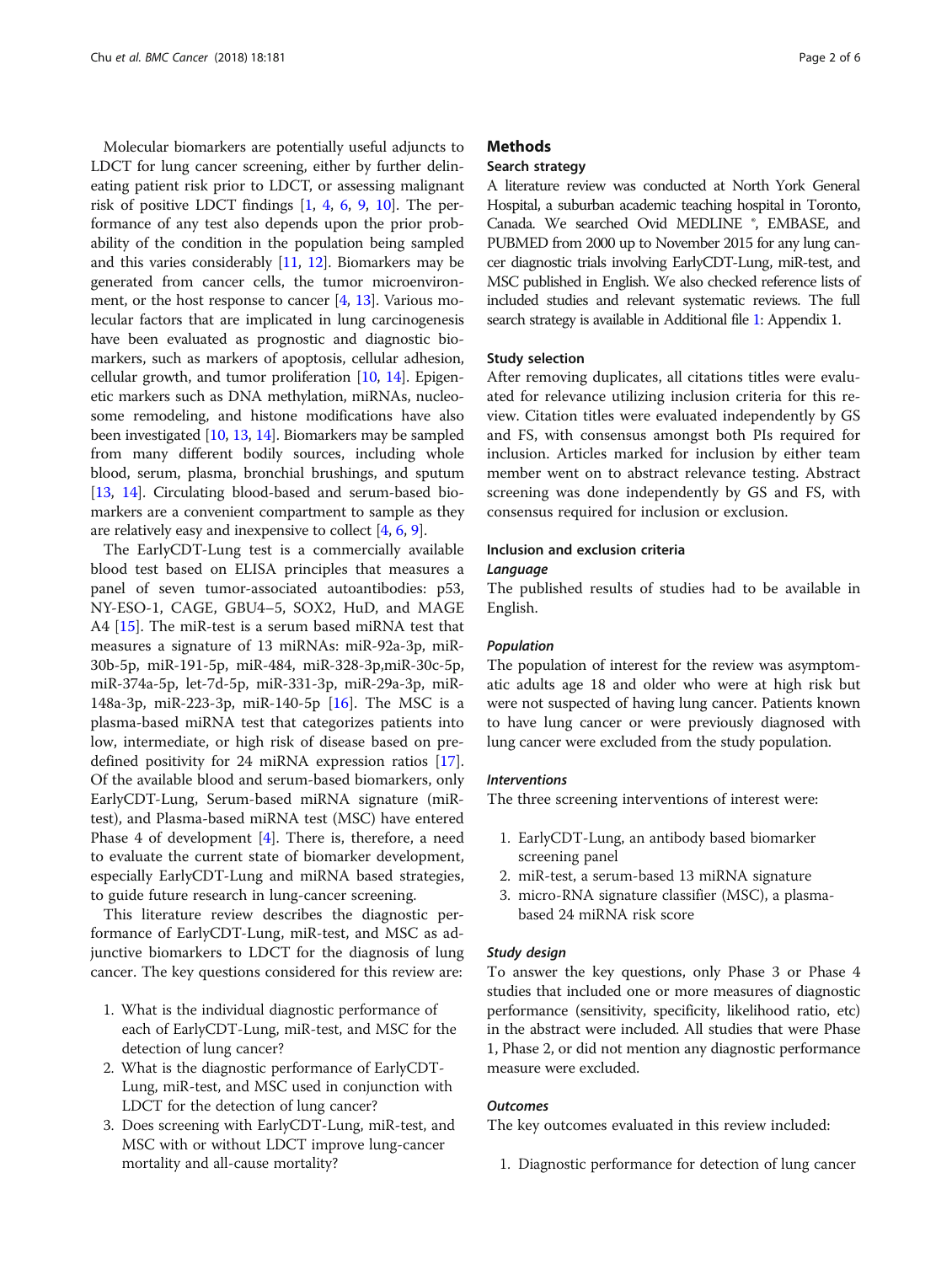2. Outcome performance in reducing lung cancerrelated mortality and all-cause mortality

# Data abstraction and assessment of study validity

For each included study, we extracted data about the population, study design, intervention, inclusion criteria, exclusion criteria, the analysis, and results for the outcome of interest. To evaluate for validity and bias, each included study was evaluated against the STARD 2015 checklist [[18\]](#page-5-0). Any concerns regarding bias or the validity of the study was recorded in the data collection template. The full data collection template is available in Additional file [1](#page-5-0): Appendix 2.

# **Results**

# Summary of literature search

Our search for studies examining the diagnostic and outcome performance of EarlyCDT-lung, miR-test, and MSC with and without LDCT located 99 unique citations (Fig. 1). From these searches, we identified 28 review articles on the topic of biomarkers for lung-cancer screening. On-topic non-review studies were identified for abstract screening. 12 of the remaining 15 studies were excluded for being Phase 1 or 2 trials and did not meet the inclusion criterion of Phase 3 and above. 56 studies were excluded because the paper described interventions or outcome which used biomarkers and 12 were excluded because the study design did not enable the calculation of test performance characteristics.

The reference lists of included studies and identified review articles were examined, but no additional studies that met inclusion criteria were identified. Therefore, 3 identified studies met inclusion criteria and were included in the review.

## Summary of included studies

Three phase 3 studies evaluated the diagnostic performance of various blood-based biomarkers for lung cancer detection, one evaluating EarlyCDT-lung [[19\]](#page-5-0), one evaluating miR-Test [\[16](#page-5-0)], and one evaluating MSC [\[17](#page-5-0)] respectively. No phase 4 or 5 studies were identified. Although all three studies were phase 3 studies, inclusion criteria and study design differed significantly. A summary of study characteristics is available in Table [1](#page-3-0). A full summary of each included study is available in Additional file [1](#page-5-0): Appendix 3.

Jett et al. evaluated the use and diagnostic performance of EarlyCDT-lung in 1613 patients presenting to 810 unique physicians in 720 different practices in 48 states [[19](#page-5-0)]. The EarlyCDT-Lung test was offered to patients at the discretion of the treating physician. Clear inclusion/exclusion criteria for whom to offer the test were not stated. The definition for a positive screening result included any antigen titration series showing a dose response and one or more auto-antibodies resulting above the previously validated clinical cut-off. Patients were followed for a period of 6 months and the treating physician decided on a lung cancer diagnosis. Confirmation by an external lung cancer expert was sought if evidence challenging the diagnosis was found.

Sozzi et al. evaluated the diagnostic performance of the MSC in 1000 consecutive plasma samples from 4099 participants enrolled in the Multicenter Italian Lung Detection (MILD) Trial [[17](#page-5-0)]. The MILD trial was a RCT involving 4099 current or former smokers of greater than 20 pack-years and at least 50 years of age without history of cancer in the past year, evaluating the effectiveness of LDCT for lung cancer screening; 2376 enrolled patients were randomly assigned to the LDCT arms and

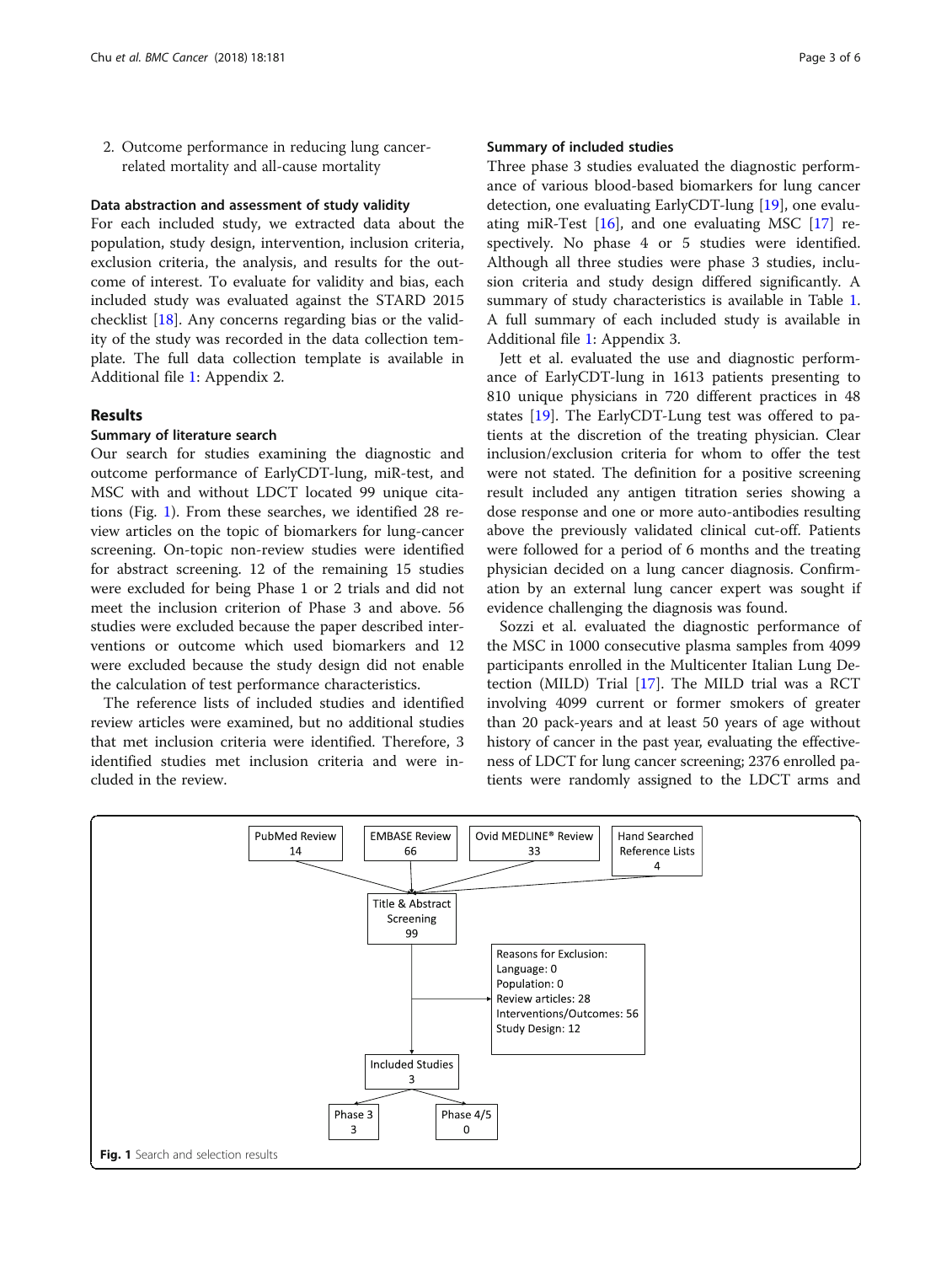<span id="page-3-0"></span>Table 1 Summary of study characteristics

|                            | Jett et al. 2014                                                                                                                                                                                                                                                                                                                                                                                    | Sozzi et al. 2014                                                                                                                                                                                                                                                                  | Montani et al. 2015                                                                                                                                                                                                                                                                      |
|----------------------------|-----------------------------------------------------------------------------------------------------------------------------------------------------------------------------------------------------------------------------------------------------------------------------------------------------------------------------------------------------------------------------------------------------|------------------------------------------------------------------------------------------------------------------------------------------------------------------------------------------------------------------------------------------------------------------------------------|------------------------------------------------------------------------------------------------------------------------------------------------------------------------------------------------------------------------------------------------------------------------------------------|
| <b>Test Evaluated</b>      | EarlyCDT-lung                                                                                                                                                                                                                                                                                                                                                                                       | <b>MSC</b>                                                                                                                                                                                                                                                                         | miR-test                                                                                                                                                                                                                                                                                 |
| Number of patients         | 1613                                                                                                                                                                                                                                                                                                                                                                                                | 939                                                                                                                                                                                                                                                                                | 1008                                                                                                                                                                                                                                                                                     |
| Patient Inclusion Criteria | EarlyCDT-lung test made available<br>to treating physicians Clear inclusion<br>criteria not defined                                                                                                                                                                                                                                                                                                 | MILD trial participants: $> 20$<br>pack-years smoking history<br>> 50 years old without history<br>of cancer in past 5 years.<br>1000 consecutive plasma<br>samples from trial participants<br>Additional 69 plasma samples<br>from 85 patients with lung<br>cancer in MII D trial | COSMOS trial participants:<br>> 20 pack-years smoking<br>> 50 years old Lung cancer patients<br>diagnosed outside of COSMOS trial                                                                                                                                                        |
| Patient Exclusion Criteria | Clear exclusion criteria not defined                                                                                                                                                                                                                                                                                                                                                                | Hemolyzed samples No known<br>pulmonary pathology                                                                                                                                                                                                                                  | No known pulmonary pathology                                                                                                                                                                                                                                                             |
| Follow-up Period           | 6 months                                                                                                                                                                                                                                                                                                                                                                                            | 5 years                                                                                                                                                                                                                                                                            | Unknown                                                                                                                                                                                                                                                                                  |
| Key Study limitations      | Audit trial used in regular physician<br>practice<br>No clear eligibility criteria<br>No clear lung cancer diagnostic criteria<br>No baseline characteristics of population<br>No distribution of alternative diagnosis<br>in those without target condition<br>No discussion of study limitations,<br>biases, uncertainty<br>No link to full study protocol<br>No discussion of sources of funding | No discussion of how sample<br>size was determined<br>No distribution of alternative<br>diagnosis for those without<br>lung cancer                                                                                                                                                 | No indication of whether clinical<br>information available to performers/<br>readers of tests<br>No discussion of how sample size<br>was determined<br>No distribution of alternative diagnosis<br>in those not diagnosed with lung cancer<br>Very brief discussion of study limitations |

1723 to the observation arm [[20\]](#page-5-0). 130 of the 1000 plasma samples collected were excluded due to hemolysis. 69 samples from the 85 patients identified with lung cancer

in the entire MILD trial were included, resulting in a total number of 939 plasma samples. Patients were followed for a period of 5 years as part of the MILD trial. Montani et al. evaluated the diagnostic performance of

the miR-test in a "validation set" of 1008 patients enrolled in the Continuous Observation of Smoking Subjects (COSMOS) trial and lung cancer patients diagnosed outside of the screening trial  $[16]$  $[16]$  $[16]$ . The COSMOS trial is an ongoing observational trial evaluating LDCT screening in patients greater than 50 years old with a greater than 20 pack-year smoking history and without any diagnosed pulmonary pathology [\[21](#page-5-0)]. 1008 individuals enrolled in the COSMOS study including 36 patients with low-dose computed tomography (LDCT)-detected lung cancer and 972 individuals without lung cancer, randomly selected from the entire COSMOS consecutive cohort from March 2011 to March 2012 were included in this study.

## Diagnostic performance for detection of lung cancer

The diagnostic performance of each biomarker test used alone for the detection of lung cancer is summarized in Table [2](#page-4-0). EarlyCDT-lung showed a sensitivity, specificity, PPV, NPV, and positive likelihood ratio of 41%, 87%, 11%, 97%, and 3.19 respectively. MSC had a sensitivity, specificity, PPV, NPV, and positive likelihood ratio of 87%, 81%, 27%, 98%, and 4.67 respectively. miR-test had a sensitivity, specificity, PPV, NPV, and positive likelihood ratio of 78%, 75%, 10%, 98%, and 3.09 respectively.

The MSC was evaluated for its diagnostic performance in conjunction with LDCT. If positive results for both MSC and LDCT were needed for a positive screen, a sensitivity, specificity, PPV, NPV, and positive likelihood ratio of 69%, 96%, 65%, 97%, and 18.6 was achieved. If only one of MSC or LDCT needed to be positive to result in a positive screen, a sensitivity, specificity, PPV, NPV, and negative likelihood ratio of 98%, 66%, 22%, 99%, and 0.03 was achieved.

# Lung cancer-related mortality and all-cause mortality

miR-test and MSC were evaluated for the important outcome of lung-cancer related mortality (Table [3\)](#page-4-0). The miRtest had a sensitivity, specificity, PPV, NPV, and positive likelihood ratio of 100%, 73%, 1%, 100%, and 3.72 respectively for lung cancer-related mortality. The MSC had a sensitivity, specificity, PPV, NPV, and positive likelihood ratio of 95%, 78%, 8%, 99%, and 4.27 respectively for lung cancer-related mortality. There were a total of 3 lungcancer deaths in the study evaluating miR-test and 19 lung-cancer deaths in the study evaluating MSC.

The MSC was evaluated for overall mortality. However, no death occurred due to other causes in lung cancer–free participants.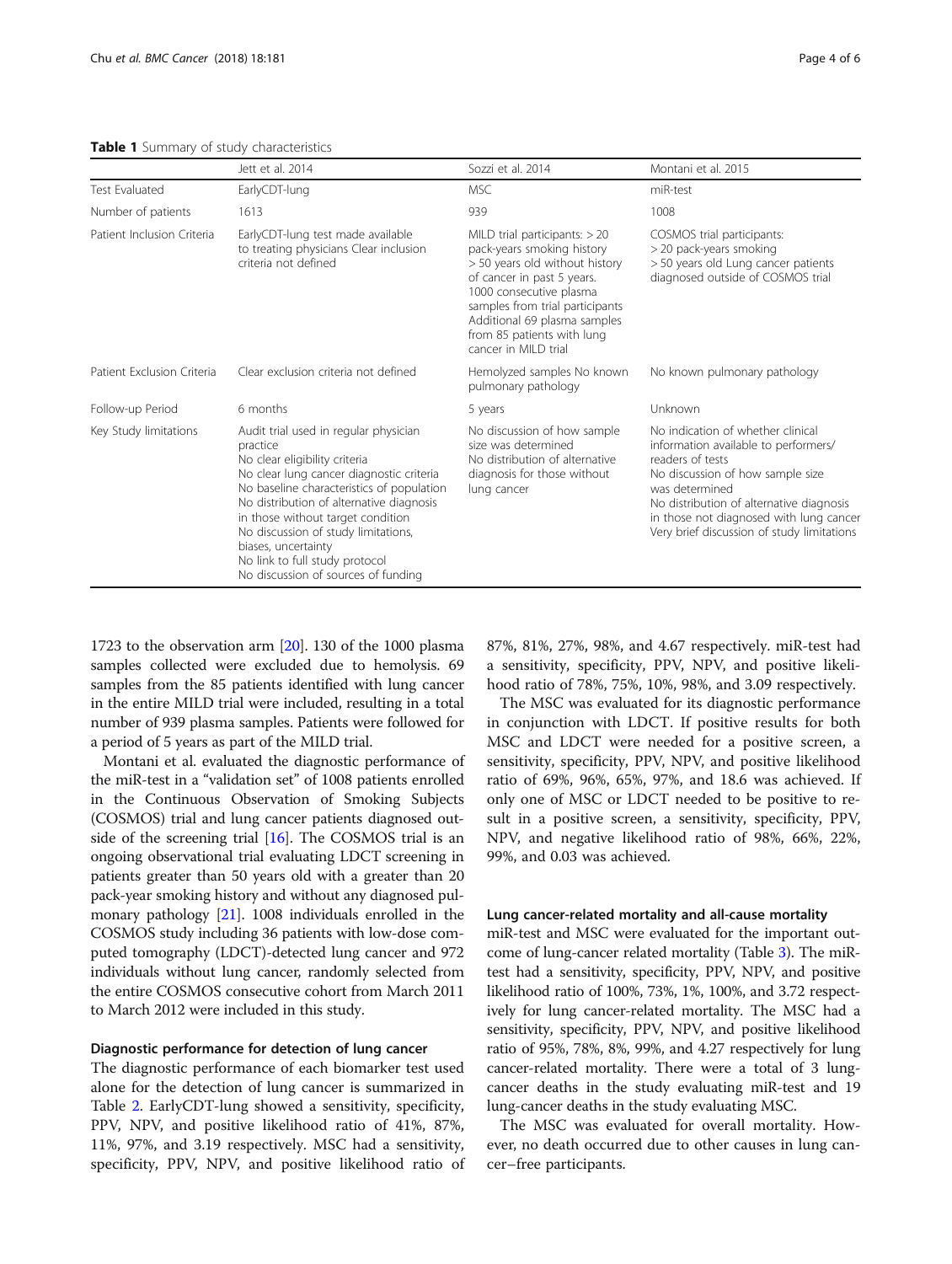| <b>Test Evaluated</b> | EarlyCDT-lung        | <b>MSC</b>           | miR-test             |  |
|-----------------------|----------------------|----------------------|----------------------|--|
| Sensitivity           | 41% (95% CI: 29-53%) | 87% (95%CI: N/A)     | 78% (95%CI: N/A)     |  |
| Specificity           | 87% (95% CI: 86-89%) | 81% (95% CI: 79-84%) | 75% (95% CI: 72-78%) |  |
| PPV                   | 11% (95% CI: 7-15%)  | 27% (95% CI: 21-32%) | 10% (95% CI: 7-14%)  |  |
| <b>NPV</b>            | 97% (95% CI: 97-98%) | 98% (95% CI: N/A)    | 98% (95% CI: N/A)    |  |
| Positive LR           | 3.19                 | 4.67                 | 3.09                 |  |
| Negative LR           | 0.68                 | 0.16                 | 0.30                 |  |
|                       |                      |                      |                      |  |

<span id="page-4-0"></span>Table 2 Diagnostic performance of biomarkers alone for detection of lung cancer

# **Discussion**

EarlyCDT-lung, miR-test, and MSC were chosen as the focus for this review as they are reported as the biomarkers at the most advanced phase of development for the detection of lung cancer  $[4]$  $[4]$ . This review focuses on clinically relevant measures for lung cancer screening, including measures of diagnostic performance and impact on lung cancer-related mortality and all-cause mortality.

All three biomarkers show promise in their diagnostic ability to detect lung cancer. The plasma-based micro-RNA signature classifier (MSC) trended towards the highest sensitivity, specificity, and positive likelihood ratio for the detection of lung cancer. However, a direct comparison between the three biomarker signatures cannot be made at this time as sample sizes are small, confidence intervals for performance measures are wide, no trials have directly compared the three biomarker signatures, and the number of trials evaluating each biomarker is singular.

The only trial that directly evaluated the diagnostic ability of a blood-based biomarker in conjunction with LDCT shows promise that biomarkers can be useful adjuncts to LDCT in screening for lung cancer. When using MSC in conjunction with LDCT, a positive likelihood ratio of 18.6 was achieved if both MSC and LDCT were positive, while a negative likelihood ratio of 0.03 was achieved if both MSC and LDCT were negative. This suggests that biomarker signatures may potentially be a means to risk stratify at-risk patients for the development of lung cancer.

Although blood-based biomarkers show promise, there currently is no high quality prospective literature to guide the implementation of blood-based biomarkers in clinical practice for lung cancer detection. Prospective phase 4 studies are currently ongoing to assess the value of the

Table 3 Diagnostic performance of biomarkers alone for lungcancer death

| <b>Test Evaluated</b> | MSC.                 | miR-test             |
|-----------------------|----------------------|----------------------|
| Sensitivity           | 95% (95%CI: N/A)     | 100% (95%CI: N/A)    |
| Specificity           | 78% (95% CI: 75-80%) | 73% (95% CI: 70-76%) |
| <b>PPV</b>            | 8% (95% CI: 5-12%)   | 1.1% (95% CI: N/A)   |
| <b>NPV</b>            | 99% (95% CI: N/A)    | 100% (95% CI: N/A)   |
| Positive LR           | 4 2 7                | 3.72                 |

above biomarkers for their value as a pre-CT screening tool. The Early Lung Cancer Detection Study (ECLS) is currently ongoing in Scotland, randomizing approximately 12,000 people from the Greater Glasgow and Clyde area to the EarlyCDT-lung test or routine care [\(ClinicalTrials.gov](http://clinicaltrials.gov) ID: NCT01925625) [[22](#page-5-0)]. Patients with a positive Early-CDT-lung test undergo a CT scan at baseline followed by CT scans every 6 months for 24 months. The primary outcome is the difference at 24 months in the number of patients with late stage lung cancer (Stages 3 and 4). The COSMOS II study enrolling approximately 10,000 high risk subjects in Italy will evaluate prospectively miR-Test in conjunction with LDCT [\[16\]](#page-5-0). Similarly, the Plasma micro-RNA Profiling as First Line Screening Test for Lung Cancer Detection (BIOMILD) trial will enroll approximately 4000 subjects to evaluate the MSC as a potential first line screening test for lung cancer ([ClinicalTrials.gov](http://clinicaltrials.gov) ID: NCT02247453) [\[23](#page-5-0)].

Limitations of this work include the small number of studies identified and the substantial variability across studies in terms of inclusion criteria, methodology, follow-up, timing, and comparators. The number of patients enrolled was small and follow up period for each study was relatively short. It is important to note that the inclusion criteria for these studies varied regarding pack-years of smoking and how patients were enrolled from their larger parent trials. These trials were conducted in different countries where attitudes, laws, and public health policies regarding smoking differed. As our search focused on the three biomarker signatures (EarlyCDT-Lung, miR-test, and MSC), studies regarding other biomarker signatures would not have been included. Finally, studies published in languages apart from English would not have been included.

# Conclusions

Although blood and serum-based biomarkers are promising adjuncts to LDCT for the detection lung cancer, there is currently no high quality evidence to support or guide the implementation of these biomarkers in clinical practice. Prospective studies are ongoing to evaluate the diagnostic performance and impact of biomarkers on clinically relevant outcomes. Further research is required to guide clinical implementation.